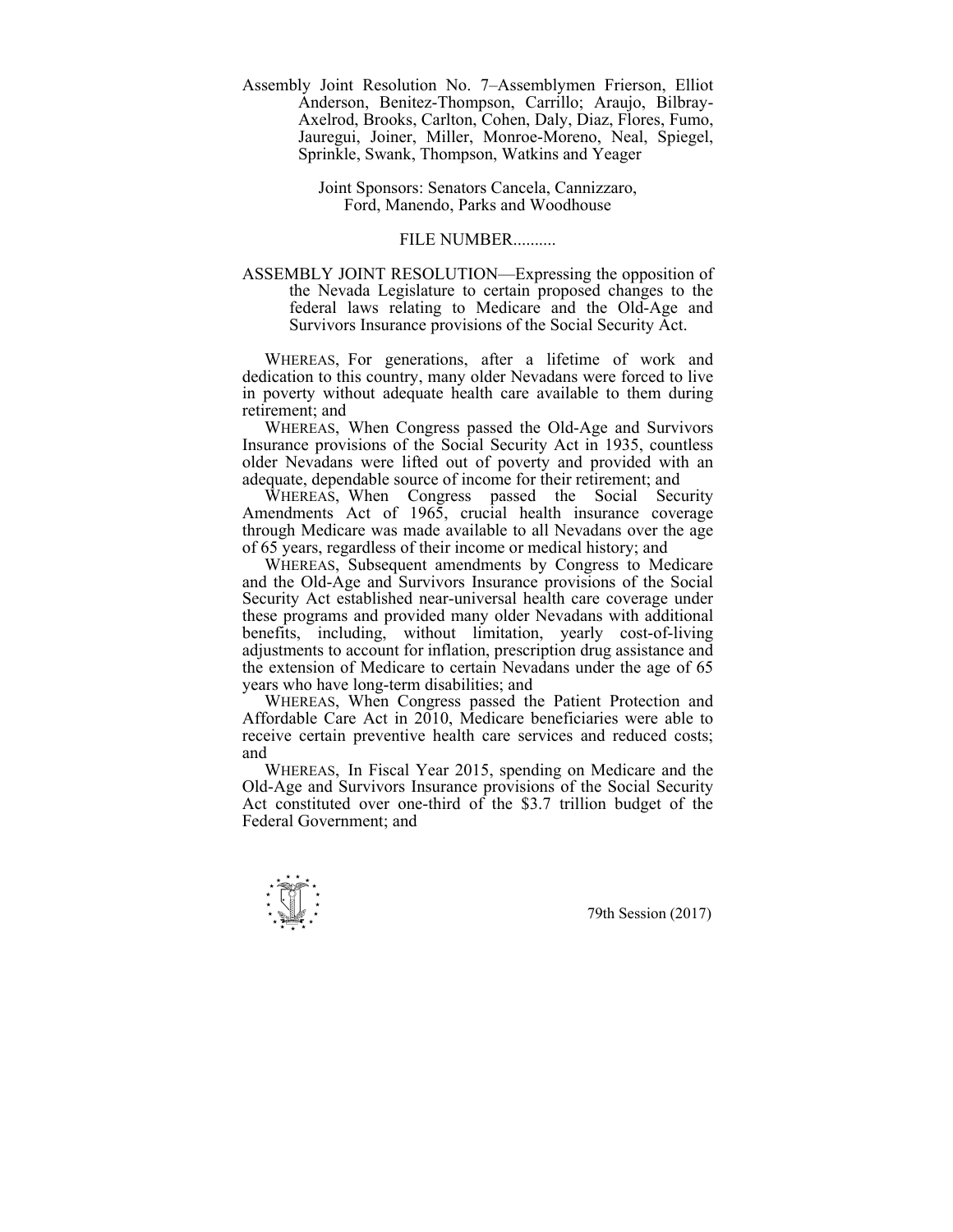WHEREAS, Wide-ranging changes to the Medicare program are being considered by the 115th Congress, including, without limitation, raising the age of eligibility to receive Medicare benefits from 65 to 67 years and repealing certain improvements that were made to this program by the Patient Protection and Affordable Care Act; and

 WHEREAS, Wide-ranging changes to the Old-Age and Survivors Insurance provisions of the Social Security Act are also being considered by the 115th Congress, including, without limitation, raising the age for full retirement from 67 to 69 years, moving towards a cost-of-living adjustment based on the chained consumer price index and means testing benefits for certain recipients; and

 WHEREAS, The 115th Congress is also considering the potential privatization of many of the Old-Age and Survivors Insurance benefits that older Nevadans have earned during decades of work; and

 WHEREAS, The changes being considered by Congress could have a damaging effect on the standard of living of Nevadans who retire; and

 WHEREAS, A bipartisan solution is needed to ensure the future sustainability of Medicare and the Old-Age and Survivors Insurance provisions of the Social Security Act which fully preserves the critical benefits that many older Nevadans have come to rely upon, is fiscally responsible and ensures that all Nevadans have a reliable source of income and health care during their retirement; now, therefore, be it

 RESOLVED BY THE ASSEMBLY AND SENATE OF THE STATE OF NEVADA, JOINTLY, That the members of the 79th Session of the Nevada Legislature hereby urge Congress to fully preserve the critical benefits which many older Nevadans have come to rely upon; and be it further

 RESOLVED, That Congress should work towards establishing a bipartisan solution which avoids the privatization of Medicare and the Old-Age and Survivors Insurance provisions of the Social Security Act and strengthens these essential programs for future generations of Nevadans; and be it further

 RESOLVED, That the Chief Clerk of the Assembly prepare and transmit a copy of this resolution to the Vice President of the United States, as the presiding officer of the United States Senate, the Speaker of the United States House of Representatives, the Chairman of the United States House Committee on Ways and Means, the Chairman of the United States Senate Committee on Finance, the Secretary of the United States Department of Health